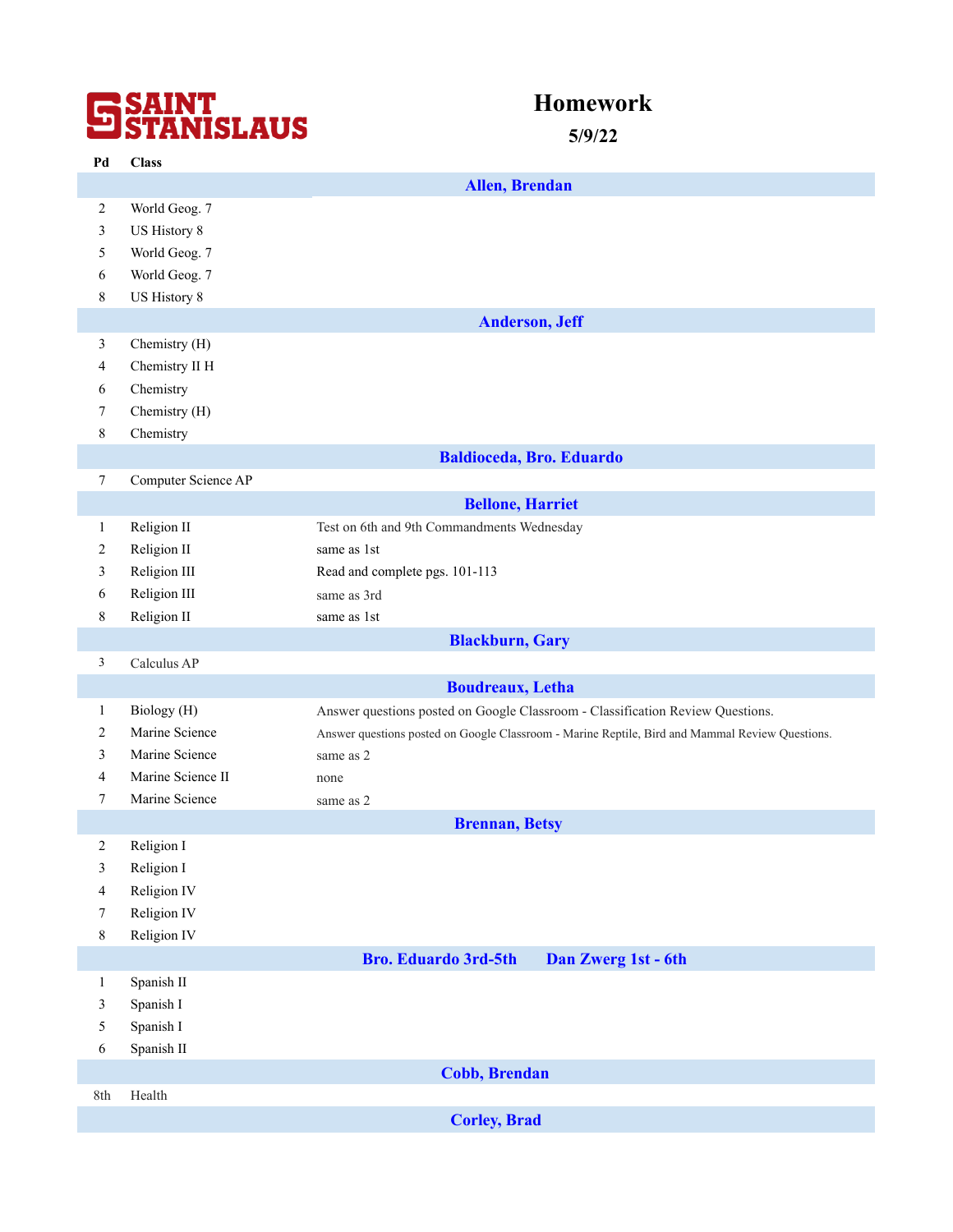| $\bigcap$ | Algebra I (H) |
|-----------|---------------|
|-----------|---------------|

- Geometry
- Geometry
- Geometry

|                                | $\sim$                                | Daigle, D.P.                                                                             |
|--------------------------------|---------------------------------------|------------------------------------------------------------------------------------------|
| $\overline{4}$                 | English III                           | Emily Dickinson worksheet. Rough draft of research paper due Friday 5/13 on turnitin.com |
|                                |                                       | Doescher, Sam                                                                            |
| $\,8\,$                        | Personal Finance                      |                                                                                          |
|                                |                                       | <b>Dossett, Irby</b>                                                                     |
| $\mathbf{1}$                   | English 8                             |                                                                                          |
| 2                              | English 7                             |                                                                                          |
| 3                              | English 7                             |                                                                                          |
| 5                              | English 7                             |                                                                                          |
| 8                              | English 8                             |                                                                                          |
|                                |                                       | <b>Encrapera, Nate</b>                                                                   |
| $\mathbf{1}$                   | Digital Media                         |                                                                                          |
| 5                              | $\rm PE$                              |                                                                                          |
| 6                              | $\rm PE$                              |                                                                                          |
|                                |                                       | Gay, Evan                                                                                |
| $\mathbf{1}$                   | Economics                             |                                                                                          |
| $\overline{c}$                 | World History                         |                                                                                          |
| 3                              | World History                         |                                                                                          |
| 6                              | Economics                             |                                                                                          |
| 7                              | <b>US History</b>                     |                                                                                          |
|                                |                                       | <b>Gemelli, Mike</b>                                                                     |
| $\sqrt{5}$                     | Algebra I                             | Quizzes will be returned tomorrow Complete Radical Review worksheet circled problems.    |
| 6                              | Algebra                               | same as 5th                                                                              |
|                                |                                       | <b>Grieves</b> , Daniel                                                                  |
| $\mathbf{1}$                   | Religion 7                            | Ch. 24 Assessment + vocab. Write out all questions.                                      |
| 3                              | Religion 7                            | same as 1                                                                                |
| 6                              | $\ensuremath{\mathop{\text{\rm PE}}}$ |                                                                                          |
| 7                              | Religion 7                            | same as 1                                                                                |
| $\,8\,$                        | $\rm PE$                              |                                                                                          |
|                                |                                       | Haberman, John                                                                           |
| $\overline{c}$                 | World History (AP)<br>AP Euro History |                                                                                          |
| 4                              | US Gov't                              |                                                                                          |
| 6<br>$\boldsymbol{7}$          | US History (AP)                       |                                                                                          |
|                                |                                       |                                                                                          |
|                                | English IV AP                         | Harris, Christian                                                                        |
| $\mathbf{1}$<br>$\overline{c}$ | English IV (H)                        |                                                                                          |
| 3                              | English IV                            |                                                                                          |
| 6                              | Yearbook                              |                                                                                          |
|                                |                                       | <b>Kayes, Jennifer</b>                                                                   |
| $\mathbf{1}$                   | English III (AP)                      | Rev. for AP test                                                                         |
| $\overline{4}$                 | English III (H)                       | none                                                                                     |
|                                |                                       |                                                                                          |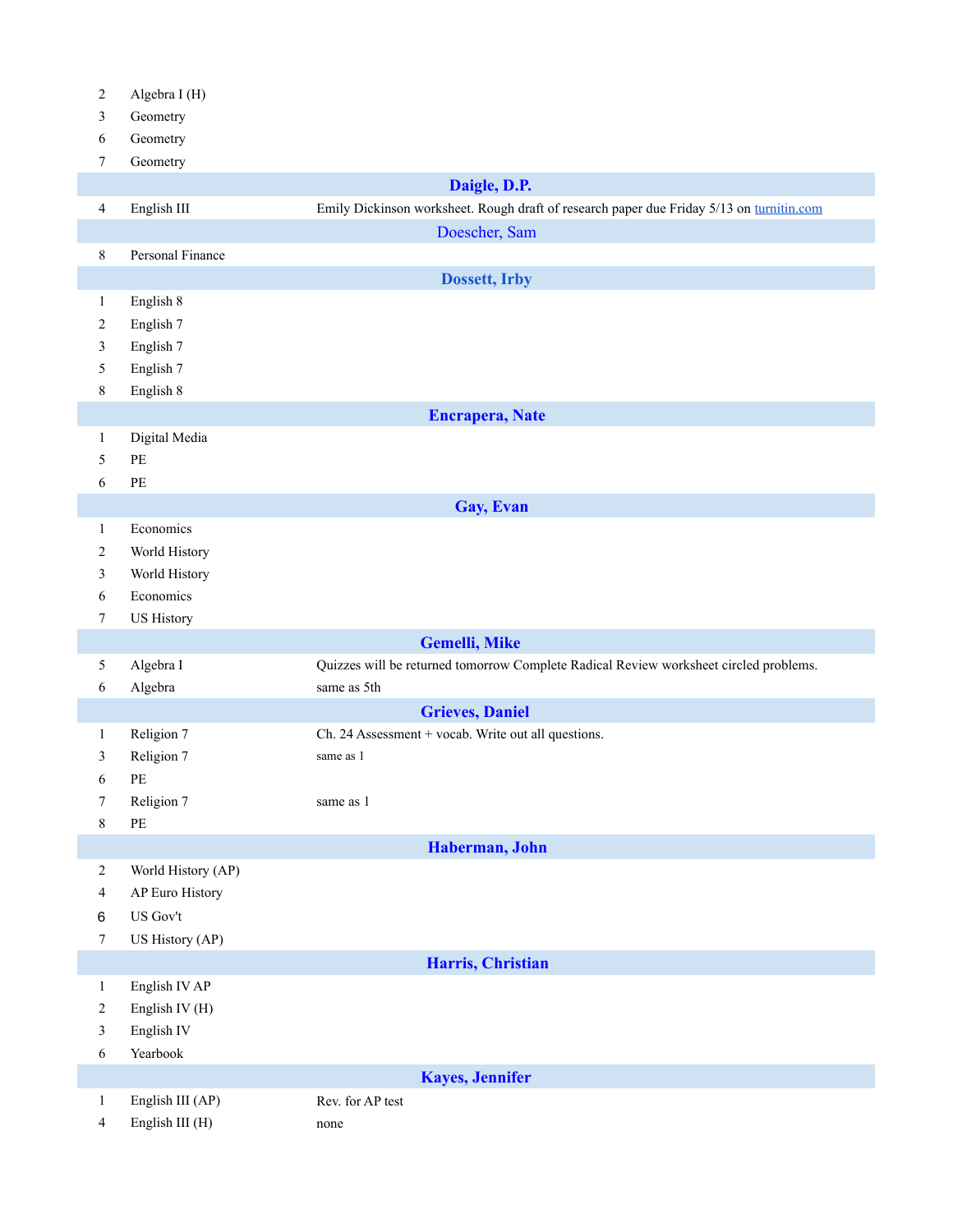| 6              | French I                    | Finish test corrections                                                                                          |  |
|----------------|-----------------------------|------------------------------------------------------------------------------------------------------------------|--|
| 7              | French II                   | Study Ch. 6 vocab                                                                                                |  |
| 8              | French IV                   | Finish Ch. 11                                                                                                    |  |
|                |                             | <b>Lawson, Cathy</b>                                                                                             |  |
| $\sqrt{2}$     | Health                      |                                                                                                                  |  |
| 4              | Ceramics                    |                                                                                                                  |  |
| 6              | Visual Arts I               |                                                                                                                  |  |
| 7              | Ceramics                    |                                                                                                                  |  |
| $\,8\,$        | Visual Arts I               |                                                                                                                  |  |
|                |                             | <b>Logan, Mark</b>                                                                                               |  |
| 1              | Religion 8                  | Full Count worksheet, Make-up any missing work or tests. Exam Study Guide due Monday 5/16                        |  |
| $\sqrt{2}$     | Keyboarding                 | Unit M test (vocabulary & review) Unit L Documents. Exam Study Guide due Tuesday 5/17;<br>seniors Thursday 5/12. |  |
| 3              | Keyboarding                 | Same as 2nd                                                                                                      |  |
| 7              | $\operatorname{ICT} \amalg$ | Same as 2nd                                                                                                      |  |
| 8              | Religion 8                  | Same as 1st                                                                                                      |  |
|                |                             | <b>Mancevski</b> , Therese                                                                                       |  |
| 6              | College & Career Planning   |                                                                                                                  |  |
|                |                             | <b>McRaney</b> , Stace                                                                                           |  |
| $\mathbf{1}$   | World History               |                                                                                                                  |  |
|                |                             | <b>Robinson</b> , Jake                                                                                           |  |
| $\mathbf{1}$   | Math 7                      | No homework                                                                                                      |  |
| $\overline{c}$ | Pre-Algebra                 | Pg 675-676 #2-16 even                                                                                            |  |
| 3              | Pre-Algebra                 | same                                                                                                             |  |
| 5              | Math 7                      | No homework                                                                                                      |  |
| 8              | Math 7                      | same                                                                                                             |  |
|                |                             | <b>Robabaugh, Daniel</b>                                                                                         |  |
| $\overline{c}$ | Percussion                  |                                                                                                                  |  |
| 5              | Beg. Band (JH)              |                                                                                                                  |  |
| 6              | Band II                     |                                                                                                                  |  |
| 8              | Adv. Band                   |                                                                                                                  |  |
|                |                             | <b>Roy, Jordan</b>                                                                                               |  |
| $\mathbf{1}$   | Algebra II                  |                                                                                                                  |  |
| $\overline{c}$ | Trig/Pre-Calculus           |                                                                                                                  |  |
| 3              | Trig/Pre-Calculus           |                                                                                                                  |  |
| $\sqrt{6}$     | Algebra II                  |                                                                                                                  |  |
| $\tau$         | Algebra II (H)              |                                                                                                                  |  |
|                |                             | <b>Sutherlin, Connor</b>                                                                                         |  |
| $\mathbf{1}$   | English II (H)              | Complete Worksheet for chapter 10                                                                                |  |
| 3              | English II                  | Read chapter 5 of Night                                                                                          |  |
| $\overline{4}$ | English II                  | Read chapter 5 of Night                                                                                          |  |
| 7              | Enclish I (H)               | Work on Presentation                                                                                             |  |
| 8              | English I                   | Work on Presentation                                                                                             |  |
|                | <b>Tusa, Kristen</b>        |                                                                                                                  |  |
| $\mathbf{1}$   | AA 10-12                    | Read over information in your textbook or your notes for each subject.                                           |  |
| 3              | AA 10-12                    | 1 and 3 Read over information in your textbook or your notes for each subject.                                   |  |
| $\overline{4}$ | Psycology                   | bring textbook to school Tuesday if you have not already turned it in.                                           |  |